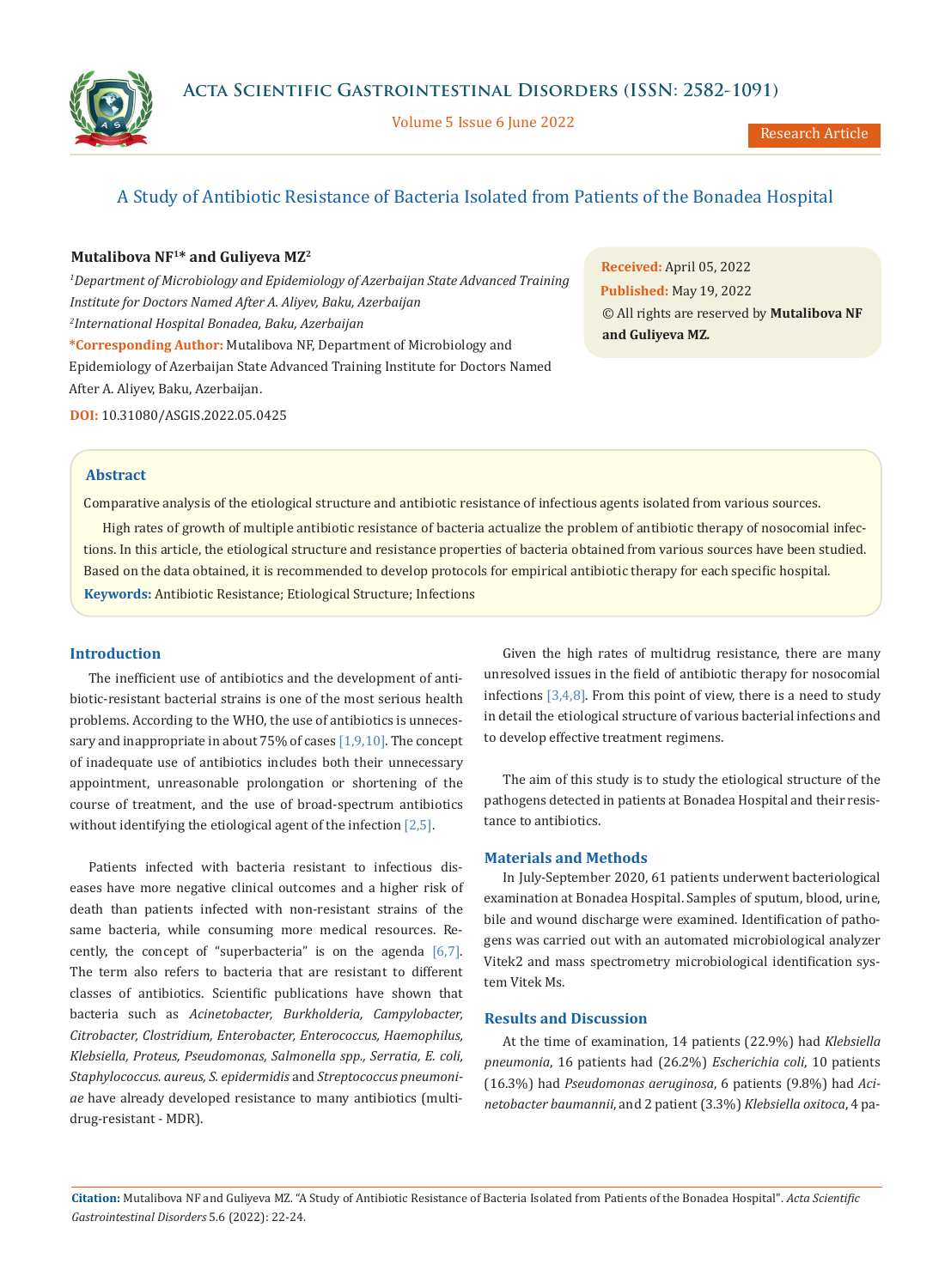tients (6.5%) *Enterococcus faecalis*, 3 patients (4.9%) *Staphylococcus aureus*, 3 patients (4.9%) *Citrobacter freundii*, 1 patient (1.6%) *Burkholderia vietnamiensis*, 2 patients (3.3%) *Enterobacter cloacae* pathogens were detected.

Associations of *Ps. aeruginosa* and *St. aureus* were observed in 4.9% of clinical cases, and Ps. aeruginosa and Kl. pneumonia in 9.8% of cases. *Enterococcus faecalis* and *Enterobacter cloacae* bacteria were found together in one patient.

*Kl. pneumonia* strains were detected in 21.4% of cases in wound samples, in 50% of cases in samples taken from the respiratory tract (tracheal aspirate, bronchoalveolar lavage), in 28.6% of cases in urine.

*E. coli strains* were found in 25.0% of cases in wound, 43.7% in urine, 18.8% in blood and 12.5% in bile.

The following results were obtained when determining the susceptibility of microorganisms to antibiotics.

|                                 | Kl.pneumonia     |                  |                          | E.coli           | <b>Ent.faecalis</b> |                          |  |
|---------------------------------|------------------|------------------|--------------------------|------------------|---------------------|--------------------------|--|
| <b>Pathogens or Antibiotics</b> | <b>Sensitive</b> | <b>Resistant</b> | <b>Sensitive</b>         | <b>Resistant</b> | <b>Sensitive</b>    | <b>Resistant</b>         |  |
| Amikasin                        | 71.4%            | 28.6             | 68,8                     | 31,2             | 25                  | 75                       |  |
| Amoxicillin/ Clavulanic acid    | 21.4             | 78.6             | 87,5<br>12,5             |                  | 25                  | 75                       |  |
| Ampisillin                      | $\Omega$         | 100              | $\Omega$                 | 100              | $\Omega$            | 100                      |  |
| Cefazolin                       | 7.2              | 92,8             | $\overline{\phantom{0}}$ |                  |                     | $\overline{\phantom{0}}$ |  |
| Cefoxitin                       | $\Omega$         | 100              | 6,3                      | 93,7             |                     |                          |  |
| Ceftazidime                     | 7.2              | 92.8             | 12,5                     | 87,5             | 25                  | 75                       |  |
| Ciprofloxacin                   | 7.2              | 92,8             | 12,5                     | 87,5             | $\Omega$            | 100                      |  |
| Colistin                        | 71.4             | 28.6             | 68,8                     | 31,2             | 25                  | 75                       |  |
| Gentamicin                      | 71.4             | 28.6             | 50                       | 50               | 25                  | 75                       |  |
| Meropenem                       | 71.4             | 28.6             | 75                       | 25               | 25                  | 75                       |  |
| Nitrofurantoin                  | 7.2              | 92,8             | 68,8                     | 31,2             |                     |                          |  |
| Norfloxacin                     | 7.2              | 92,8             | 25                       | 75               | 50                  | 50                       |  |
| Piperacillin                    | 35.7             | 64.3             | 68,8                     | 31,2             | ٠                   | $\blacksquare$           |  |
| Trimethoprim-Sulfamethoxazole   | 71.4             | 28.6             | 50                       | 50               | 75                  | 25                       |  |

**Table 1:** Sensitivity of bacterial strains to various antibiotics, %.

| <b>Pathogens/Antibiotics</b>  | <i><b>St.aureus</b></i> |                  | A.baumannii      |                  | C. freundi       |                  | Ps.aeruginosa    |                  |
|-------------------------------|-------------------------|------------------|------------------|------------------|------------------|------------------|------------------|------------------|
|                               | <b>Sensitive</b>        | <b>Resistant</b> | <b>Sensitive</b> | <b>Resistant</b> | <b>Sensitive</b> | <b>Resistant</b> | <b>Sensitive</b> | <b>Resistant</b> |
| Amikasin                      | $\Omega$                | 100              | 33,3             | 66,7             | 66,6             | 33,3             | 30               | 70               |
| Amoxicillin/Clavulanic acid   | 33,3                    | 66,6             | 33,3             | 66,7             | 66,6             | 33,3             | 40               | 60               |
| Ampisillin                    | $\Omega$                | 100              | $\Omega$         | 100              | $\Omega$         | 100              | $\mathbf{0}$     | 100              |
| Cefazolin                     | 33,3                    | 66,6             | 33,3             | 66.7             | $\Omega$         | 100              | 20               | 80               |
| Cefoxitin                     | $\Omega$                | 100              | 50               | 50               | $\Omega$         | 100              | 40               | 60               |
| Ceftazidime                   | 33,3                    | 66,6             | 16,6             | 84,4             | $\Omega$         | 100              | 10               | 90               |
| Chloramphenicol               |                         |                  |                  |                  |                  |                  | 20               | 80               |
| Colistin                      | $\theta$                | 100              | 66,7             | 33,3             | 66,6             | 33,3             | 70               | 30               |
| Gentamicin                    | $\Omega$                | 100              | $\Omega$         | 100              | 33,3             | 66,6             | 60               | 40               |
| Meropenem                     | 33,3                    | 66,6             | 66,7             | 33,3             | 66,6             | 33,3             | 90               | 10               |
| Nitrofurantoin                | $\Omega$                | 100              | $\Omega$         | 100              |                  |                  | 10               | 90               |
| Norfloxacin                   |                         |                  | 33,3             | 66,7             |                  |                  | 20               | 80               |
| Piperacillin                  | 33,3                    | 66,6             | 50               | 50               | 33,3             | 66,6             | 30               | 70               |
| Trimethoprim-Sulfamethoxazole | 66,6                    | 33,3             | 66,7             | 33,3             | 66,6             | 33,3             | 60               | 40               |

**Table 2:** Sensitivity of bacterial strains to various antibiotics.

**Citation:** Mutalibova NF and Guliyeva MZ*.* "A Study of Antibiotic Resistance of Bacteria Isolated from Patients of the Bonadea Hospital". *Acta Scientific Gastrointestinal Disorders* 5.6 (2022): 22-24.

23